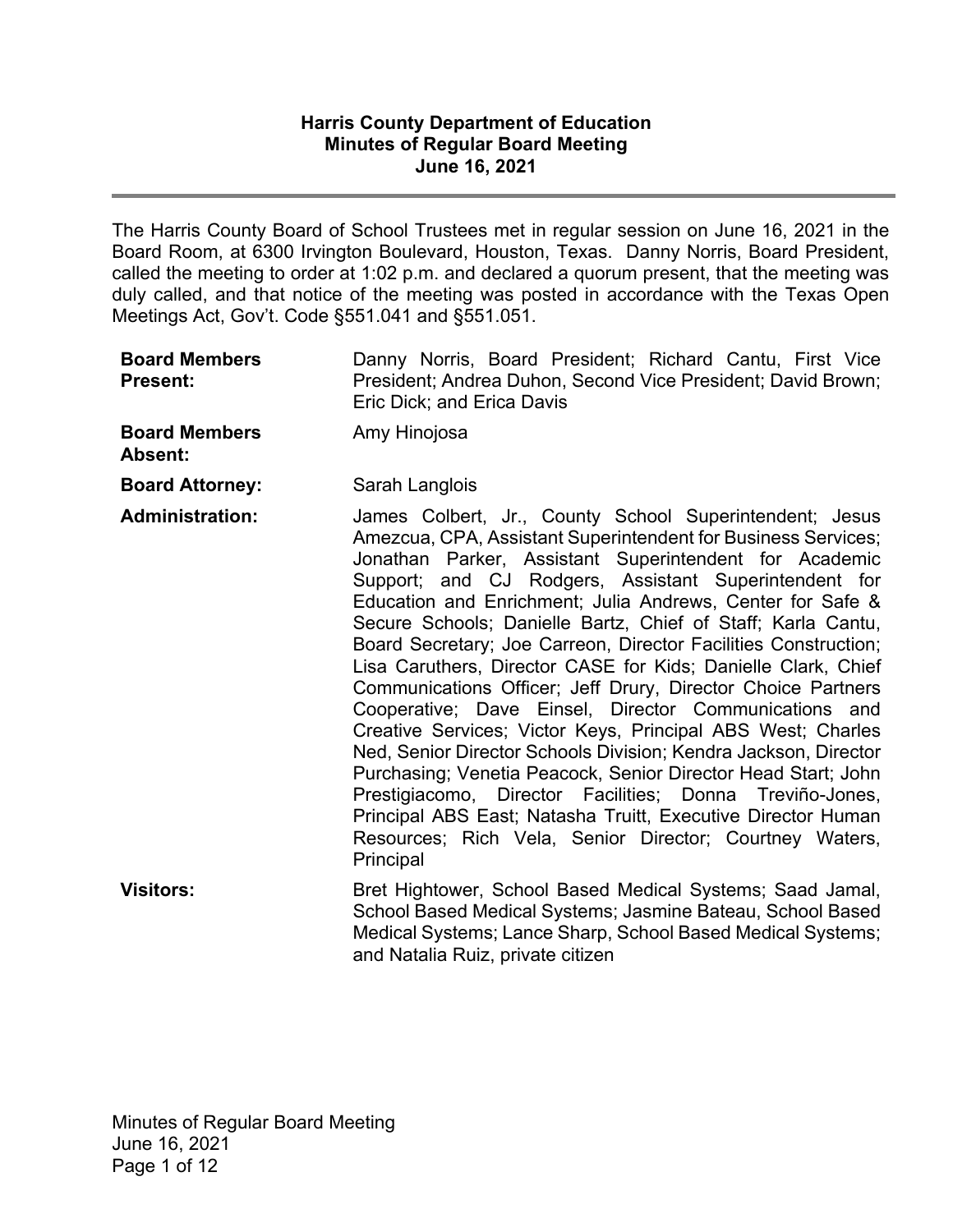- 1. **Invocation** - Debra Sanchez-Treese, Communications
- 2. **Pledge of Allegiance to the US flag** – Melissa Wilder, Choice Partners **Cooperative**
- 3. **Pledge of Allegiance to the Texas flag** – Melissa Wilder, Choice Partners **Cooperative**
- 4. **Open Forum** - Gov't Code 551.003 (5) - Public Participation. Pursuant to Policy BED (Local), a citizen who wishes to speak may do so by completing a participation request card available at the Board room at least 10 minutes prior to a regular Board meeting.

*Bret Hightower, Saad Jamal, Jasmine Bateau, and Lance Sharp addressed the Board regarding School-Based Medical Services.* 

*Natalia Ruiz addressed the board regarding her property located at 619 King Street, in which HCDE has shown interest in purchasing.* 

- 5. **Reports and presentations**:
	- A. **Announcement of awards from the Government Finance Officers Association (GFOA) for the HCDE Budget for Fiscal Year 2020-2021** - Jesus Amezcua, Assistant Superintendent for Business Services
	- B. **Superintendent Monthly Report** *James Colbert introduced the new principal of Highpoint East, Courtney Waters, and he announced the hiring of the new executive assistant to the Board of Trustees, Venetia Baldwin, who will begin working June 28, 2021. Mr. Colbert reported that the Board committee had multiple meetings regarding the hiring of a new executive assistant, for which HCDE had 98 applicants. The Board committee interviewed 6 applicants and awarded the position to Ms. Baldwin. Finally, Mr. Colbert reported on the Board Walk on May 25, 2021 during which he and several Board members visited the Adult Education site, Highpoint East, ABS East and ABS West campuses. Superintendent Colbert reflected on an incident the group witnessed at a campus during this visit and commended the staff on the de-escalation process utilized with a student in distress. Superintendent Colbert explained that the same student involved in the incident was able to participate in the HCDE Chess Tournament just a few days later.*
	- C. **Annual Division Update on Choice Partners Cooperative** Jeff Drury, Director
	- D. **Annual Division Updates on Communications and Marketing & Client Engagement** - Stephanie De Los Santos and Dave Einsel, Directors

*Andrea Duhon left the room at 2:04 p.m. and returned at 2:07 p.m.* 

E. **Other reports from Board members** concerning attendance or participation in a board or HCDE-related conference, event, activity, or committee; accolades for an HCDE staff member or other deserving person.

*No reports were given by Board members.* 

Minutes of Regular Board Meeting June 16, 2021 Page 2 of 12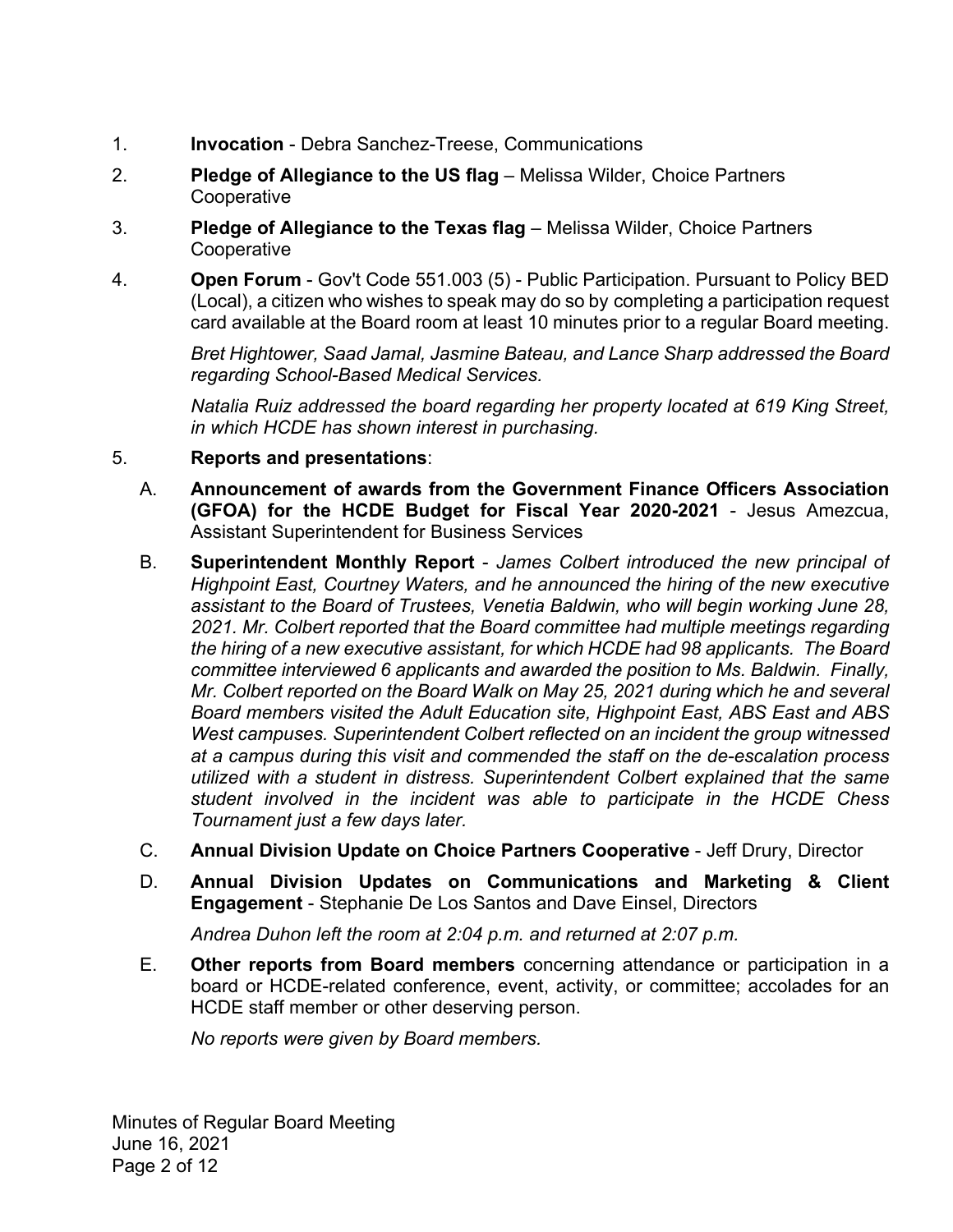F. **Reports of Board Committees** - Committee Chairs

*No reports were given by Board committee chairs.*

G. **Monthly Financial Reports through 05/31/2021**- Jesus Amezcua, Assistant Superintendent for Business Services

*Eric Dick left the room at 2:15 p.m. and returned at 2:17 p.m.* 

## *Items removed from the consensus agenda:*

*Richard Cantu requested items 6.F.2. and 6.F.3. be removed from the consensus agenda.* 

*Motion made by Andrea Duhon, seconded by Richard Cantu to approve the remaining items in the consensus agenda with the exceptions of items 6.F.2. and 6.F.3.* 

*Motion passes with 6-0 voting to approve remaining items in the consensus agenda with the exceptions of items 6.F.2. and 6.F.3.* 

# 6. **ACTION ITEMS - CONSENSUS**

- A. Consider approval of the following Business Services items:
	- 1. Monthly Disbursement Report
	- 2. Monthly Budget Amendment Report
	- 3. Monthly Investment Report for May 2021
- B. Consider approval of the following Board Meeting Minutes:
	- 1. 05/19/2021 Public Relations Committee Meeting Minutes
	- 2. 05/19/2021 Board Meeting Minutes
- C. Consider acceptance of the following grant awards:
	- 1. **Consider acceptance of the Notice of Award (NOA) from the Department of Health and Human Services (HHS) Administration** for Children and Families (ACF), Office of Head Start (OHS) for the Head Start Division (06CH011535-02-02) in the amount of \$147,613 for the period of 01/01/2021 through 12/31/2021.
	- 2. **Consider acceptance of the Notice of Award (NOA) 06HE000969-01-01 from the Department of Health and Human Services (HHS) Administration for Children and Families (ACF) for one-time supplemental funds authorized under the American Rescue Plan Act 2021, P.L. 117-2 in the amount of \$1,517,162.00** for the budget period of 04/01/2021 through 3/31/2023.
- D. Consider ratification/approval of the following Interlocal Contracts:
	- 1. **CASE for Kids (revenue interlocal agreement amendment) with Harris County for the period of 04/22/2021 through 09/30/2021 in the amount up to \$712,250** to amend insurance requirements for CASE for Kids "Harris County Connections" grant recipients to support summer youth programming and camps.
- E. Consider approval of the following items for the HCDE Choice Partners Cooperative:

Minutes of Regular Board Meeting June 16, 2021 Page 3 of 12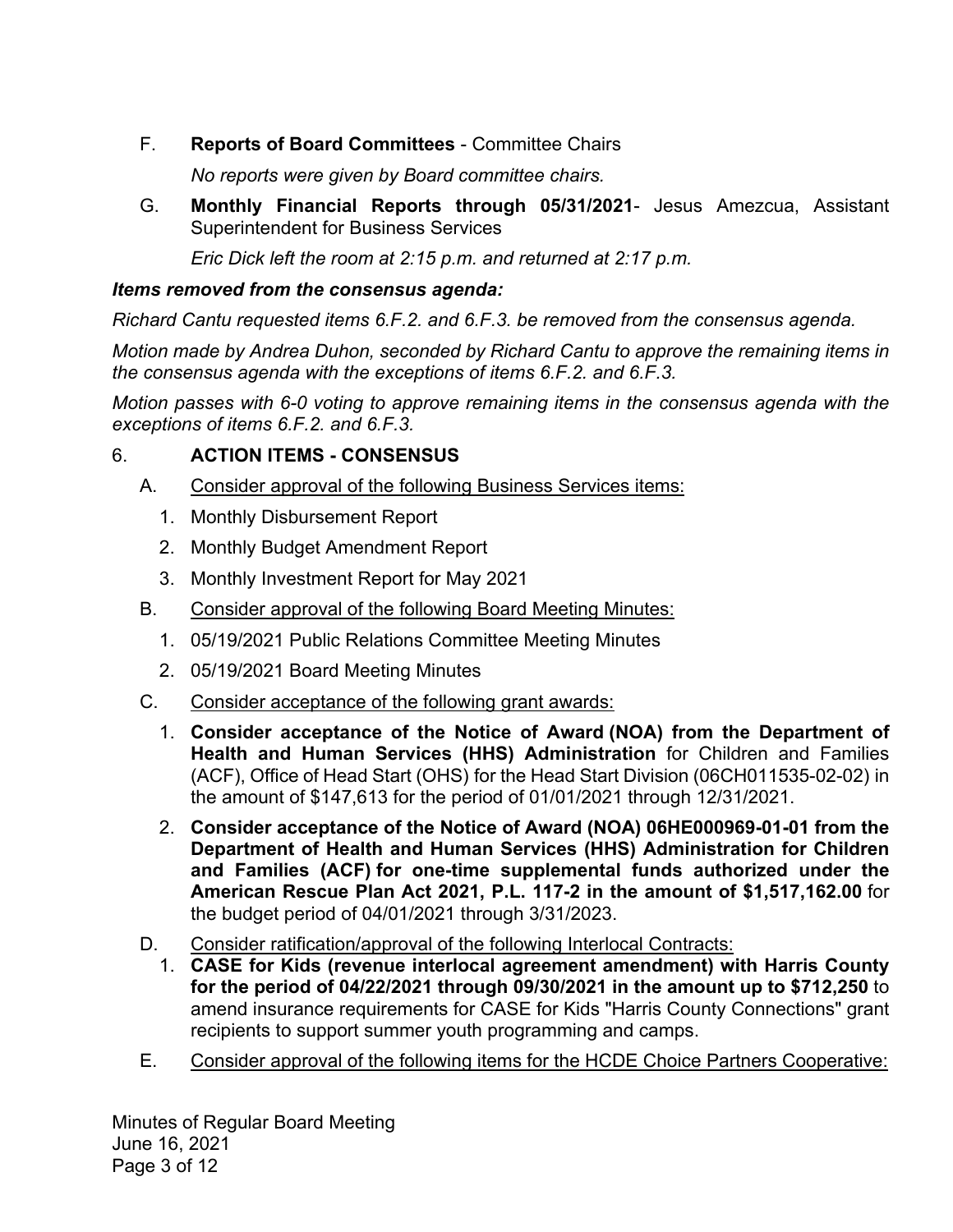- 1. **Consider approval of Contract Renewal option for job no. 18/047TJ for Chemical Products and Services with the following vendors:** Armstrong Repair Center, Inc. (#18/047TJ-01); Auto-Chlor Services, LLC (#18/047TJ-02); Buckeye Cleaning Center-Houston (#18/047TJ-03); Ecolab, Inc. (#18/047TJ-04); Sanitech (#18/047TJ-06), and SFSPac Food Safety & Sanitation (#18/047TJ-07) for the period of 08/01/2021 through 07/31/2022.
- 2. **Consider approval of Contract Renewal option for job no. 18/052TJ Direct Delivery of Snacks and Beverages with the following vendors**: Sterling BV, Inc. dba Buena Vista Food Products, Inc. (#18/052TJ-01); J&J Snack Foods Sales Corp. (#18/052TJ-02); The Masters Distribution System Co., Inc. (#18/052TJ-03); JSB Industries, Inc. dba Muffin Town (#18/052TJ-04); and MinMor Industries, LLC dba Notables (#18/052TJ-05) for the period of 08/01/2021 through 07/31/2022.
- 3. **Consider approval of Contract Renewal option for job no. 18/054TJ Restaurant Branded Food Delivery with the following vendors:** MAC Pizza Management, Inc dba Domino's Pizza (#18/054TJ-01); Domino's, Inc. dba Domino's Pizza LLC (#18/054TJ-02), and Houston Pizza Ventures, LP dba Papa John's Pizza (#18/054TJ-04) for the period of 08/01/2021 through 07/31/2022.
- 4. **Consider approval of Contract Renewal option for job no. 19/038KC for STEM & CTE Materials & Related Items with the following vendors:** Accelerate Learning, Inc. (#19/038KC-01); MatlScience, Inc. (#19/038KC-03); TCC Learning, LLC (#19/038KC-05); Teaching Systems, Inc. (#19/038KC-06); Texas Pride Marketing (#19/038KC-07), and The Burmax Company, Inc. (#19/038KC-08) for the period 07/17/2021 through 07/16/2022.
- 5. **Consider approval of Contract Renewal option for job no. 19/035KD for Medical & Veterinary Supplies, Safety Equipment & Services with the following vendors:** Henry Schein, Inc. (#19/035KD-01); NAO Global Health, LLC (#19/035KD-04), and School Health Corporation (#19/035KD-06) for the period 07/17/2021 through 07/16/2022.
- 6. **Consider approval of Contract Renewal option for job no. 19/039TJ Food Equipment, Parts, Repair, Installation, Maintenance, Small Wares, and Related Items and Service with the following vendors:** 1st Choice Restaurant Equipment & Supply, LLC (#19/039TJ-01); Ace Mart Restaurant Supply Company, Inc. (#19/039TJ-02); American Vending Sales dba AVS Companies (#19/039TJ-03); TAI HING CORPORATION dba Budget Restaurant Supply (#19/039TJ-04); Greenwich Inc dba Commercial Kitchen Parts and Service (#19/039TJ-05); Coolers Incorporated (#19/039TJ-06); Parts Town, LLC dba Heritage Food Service Group, Inc. (#19/039TJ-07); ITW Food Equipment Group, LLC dba Hobart Service (#19/039TJ-08); Innoseal Systems Inc (#19/039TJ-09); Strategic Equipment, LLC dba ISI Commercial Refrigeration, LLC (#19/039TJ-10); Tari, Inc. dba Jeans Restaurant Supply (#19/039TJ-11); Terry Woodard Enterprises, LLC dba Kommercial Kitchens (#19/039TJ-13); Pasco Brokerage Inc. (#19/039TJ-15); Refrigeration Technologies, LLC (19/039TJ-16); Jennifer Chapman dba School Food Service Innovations, LLC (19/039TJ-17); Crazy Cousins, Inc. dba Shepherd Food Equipment,

Minutes of Regular Board Meeting June 16, 2021 Page 4 of 12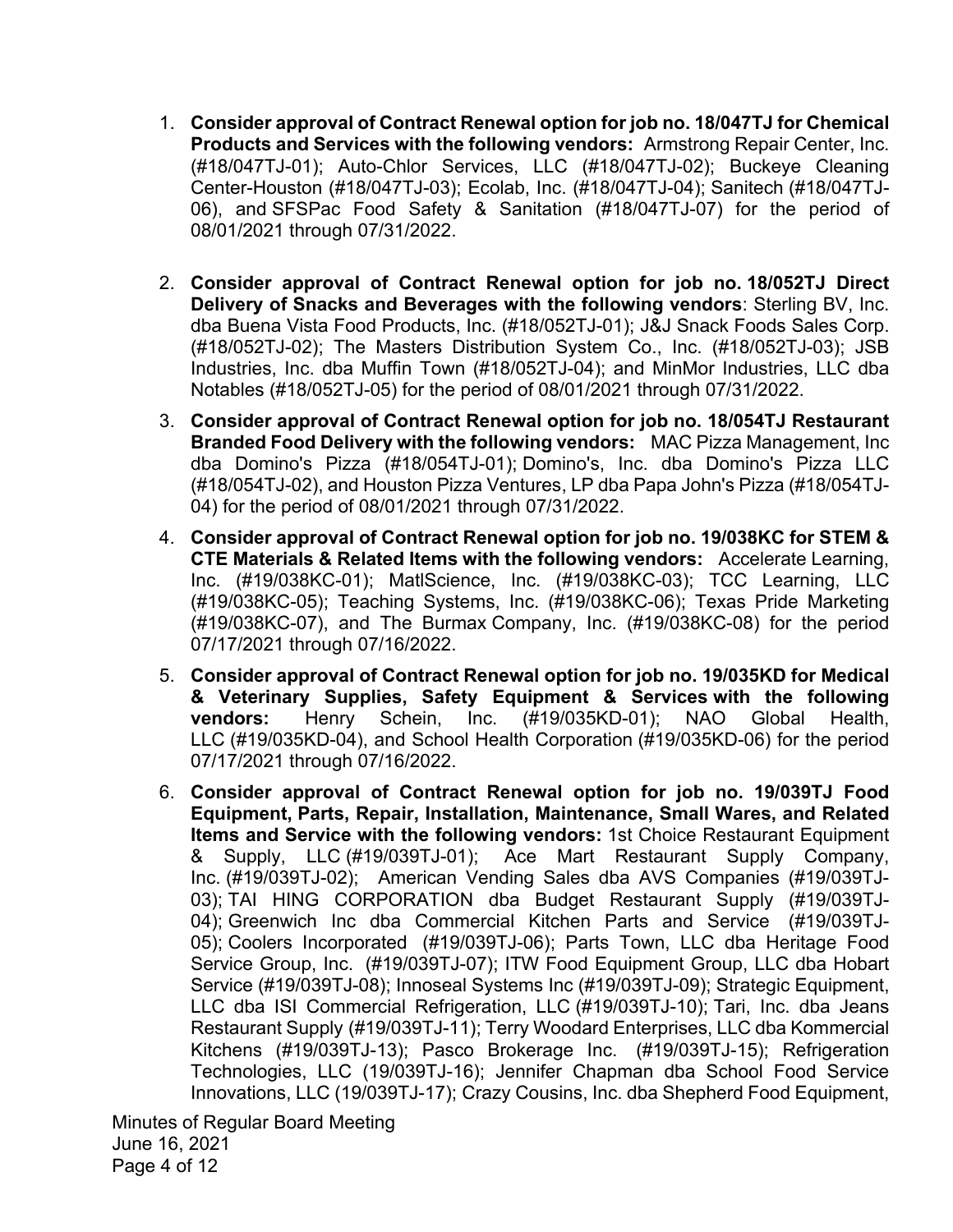Crazy Stainless and SFE Service (19/039TJ-18); and The Edu-Source Corporation (19/039TJ-19) for the period 08/01/2021 through 07/31/2022.

- 7. **Consider approval of Contract Renewal option for job no. 20/032KN for Instructional Resources, Textbooks & Related Items with the following vendors:** ABDO Publishing Company dba ABDO-Spotlight-Magic Wagon (#20/032KN-01); Barnes & Noble Booksellers, Inc. (#20/032KN-03); Complete Book and Media Supply, LLC (#20/032KN-08); Express Booksellers, LLC dba Express Booksellers (#20/032KN-09); Hipeware Labs, Inc. (#20/032KN-11); Houston A+ Challenge (#20/032KN-12); MT Library Services, Inc. dba Junior Library Guild (#20/032KN-13); KAMICO Instructional Media, Inc. (#20/032KN-14); Peoples Education, Inc. dba Mastery Education (#20/032KN-17); Newsela (#20/032KN-15); Hertzberg-New Method, Inc. dba Perma-Bound Books (#20/032KN-18); Rethink Autism (#20/032KN-20); Leticia Smith dba Risas y Sonrisas, LLC (#20/032KN-21); Scholastic, Inc. (#20/032KN-22); Waterford Institute dba Waterford Research Institute (#20/032KN-25), and X-CAL Corp (#20/032KN-26) for the period 07/15/2021 through 07/14/2022.
- 8. **Consider approval of Contract Renewal option for job no. 20/040TP Frozen and Chilled Beverages with the following vendors:** Barfresh Corporation, Inc. (#20/040TP-01), Smart Beverage, Inc. dba Thirsty Coconut (#20/040TP-02), and Trident Beverage, Inc. (#20/040TP-03) for the period of 08/01/2021 through 07/31/2022.
- 9. **Consider approval of the Contract Award for job no. 21/031KN for Technology Products and Services with the following vendors:** Your School Resource Group, Inc. dba 3 Oaks Resource Group International (#21/031KN-01); AC/DC Synergy Group, Inc. (#21/031KN-02); ACCO Brands Corporation dba ACCO Brands USA, LLC (#21/031KN-03); Advantage Imaging Supply, Inc. (#21/031KN-04); Agular Systems, Incorporated (#21/031KN-05); Apollo Companies, Inc. dba Apollo Office Systems, LLC (#21/031KN-06); AssetGenie Inc. dba AGiRepair & AGParts Education (#21/031KN-07); Avaya, Inc. (#21/031KN-08); Best Buy Stores, LP (#21/031KN-09); Binyod, LLC (#21/031KN-10); Blackboard, Inc. (21/031KN-11); Capsultek, LLC (#21/031KN-12); CDW LLC dba CDW Government LLC, CDW Government (#21/031KN-13); Challenge Office Products, Inc. (#21/031KN-14); Critical Infrastructure Solutions (CIS), LLC (#21/031KN-15); CX2, Inc. (#21/031KN-16); Digital Air Control, Inc. dba DAC, Inc. (#21/031KN-17); Education Logistics, Inc. (#21/031KN-18); E-Logic, Inc. (#21/031KN-19); Double M Laser Products, Inc. dba Enhanced Laser Products (#21/031KN-20); E-Rate Elite Services, Inc. (#21/031KN-21); Evolve Holdings, Inc. (#21/031KN-22); Robert Ferrilli, LLC dba Ferrilli (#21/031KN-23); FileWave USA, Inc. (#21/031KN-24); Food Handler Solutions, LLC (#21/031KN-25); Genesis Telecom Inc. dba Business Communication Solutions (#21/031KN-26); GovConnection Inc. dba Connection - Public Sector Solutions (#21/031KN-27); GTS Technology Solutions, Inc. (#21/031KN-28); HiEd, Inc. (#21/031KN-29); Staples, Inc. dba HiTouch Business Services, LLC (#21/031KN-30); 5205 Limited Partnership dba Houston Communications, Inc. (#21/031KN-31); Inflow Communications, LLC (#21/031KN-32); IPEVO, INC (#21/031KN-33); iTech Enterprises LLC dba iTech Solutions (#21/031KN-34); Lantana Communications Corp

Minutes of Regular Board Meeting June 16, 2021 Page 5 of 12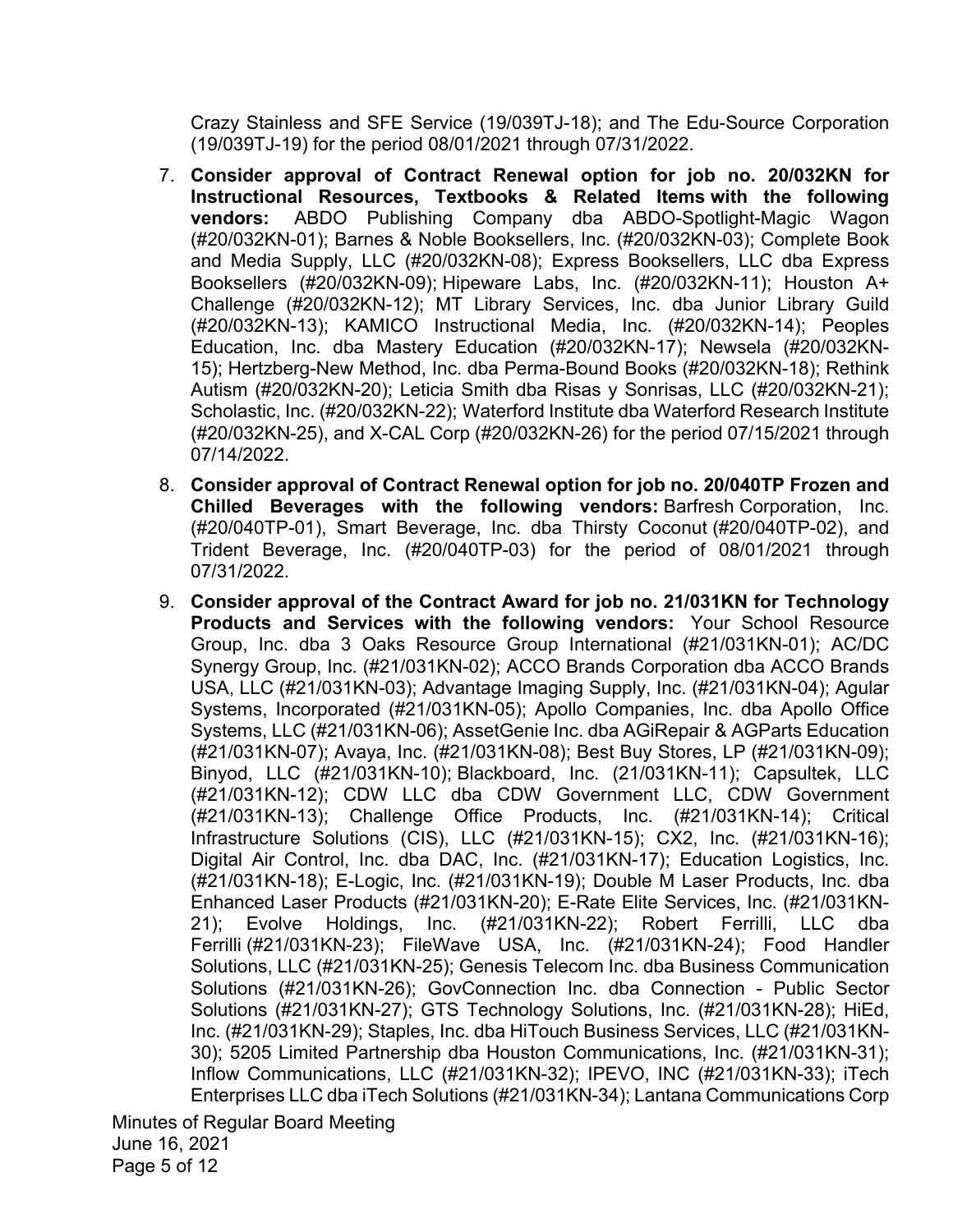(#21/031KN-35); LED OEM Partners, LLC dba LED Partners (#21/031KN-36); Liberty Data Products, Inc. dba Liberty Office Products (#21/031KN-37); LyncVerse Technologies (#21/031KN-38); MGT of America, LLC dba Mgt of America Consulting, LLC (#21/031KN-39); Micro Integration & Programming Solutions, Inc. (#21/031KN-40); Netsync Network Solutions (#21/031KN-41); Northwest Communications, Inc. dba NW Radio (#21/031KN-42); NWN Corporation (#21/031KN-43); Panorama Education, Inc. (#21/031KN-44); PCPC Direct, Ltd (#21/031KN-45); Performance Scoring, LLC (#21/031KN-46); Power Products Unlimited, LLC (#21/031KN-47); R.L.S. Interests, Inc. dba Prime Systems (#21/031KN-48); Protiviti, Inc. (#21/031KN-49); PS Lightwave, Inc. dba Pure Speed Lightwave (#21/031KN-50); Quasar Data Center, Ltd (#21/031KN-51); R3 Collaboratives, Inc. (#21/031KN-52); Revolution Data Systems, LLC (#21/031KN-53); Scribbles Software, LLC (#21/031KN-54); Set Solutions, Inc. (#21/031KN-55); Sirius Education Solutions, LLC dba Sirius Education Solutions (#21/031KN-56); Digi SmartSense, LLC dba SmartSense by Digi (#21/031KN-57); Solarcraft, Inc. (#21/031KN-58); Tec Solutions, Inc. (#21/031KN-59); Technical Laboratory Systems, Inc. (#21/031KN-60); Tekvisions, Inc. (#21/031KN-61); Telephonics Unlimited, Inc. (#21/031KN-62); The Library Corporation (#21/031KN-63); Troxell Communications, Inc. (#21/031KN-64); True North Consulting Group, LLC (#21/031KN-65); Unique Digital Technology, Inc. dba Unique Digital, Inc. (#21/031KN-66); United Training Commercial, LLC dba United Training (#21/031KN-67); Veritrust Corporation (#21/031KN-68); Webrevelation, Inc. (#21/031KN-69), and Dahill Office Technology Corporation dba Xerox Business Solutions Southwest (#21/031KN-70) for the period 06/16/2021 through 06/15/2022.

- 10. **Consider approval of the Contract Award for job no. 21/033SG for Athletic and Physical Supplies and Related Items with the following vendors:** Educator's Depot, Inc. (#21/033SG-01); Marty Gilman dba Gilman Gear (#21/033SG-02); Nasco Education, LLC dba Nasco (#21/033SG-03); Pyramid Paper Company dba Pyramid School Products (#21/033SG-04); S&S Worldwide, Inc. (#21/033SG-05), and Matherne, Inc. dba Texas Swim Shop (#21/033SG-06) for the period 06/16/2021 through 06/15/2022.
- 11. **Consider approval of the Contract Award for job no. 21/034SG for Boxes, Packaging Supplies, Freight Services, and Related Items with the following vendor:** Veritiv Operating Company (#21/034SG-01) for the period 06/16/2021 through 06/15/2022.
- 12. **Consider approval of the Contract Award for job no. 21/040SG for Automotive Equipment, Tires and Related Items with the following vendors:** Classic Chevrolet Sugar Land, LLC dba Classic Chevrolet Sugar Land (#21/040SG-01); The Goodyear Tire & Rubber Company dba Goodyear Commercial Tire & Service Centers (#21/040SG-02); Goolsbee Tire Service, Inc. (#21/040SG-03); Jasper Engine Exchange, Inc. (#21/040SG-04); Liftnow Automotive Equipment Corp. (#21/040SG-05); Magneto & Diesel Injector Service, Inc. dba M&D Distributors (#21/040SG-06), and James M. Orr dba Texas Pride Marketing (#21/040SG-07) for the period 06/16/2021 through 06/15/2022.

Minutes of Regular Board Meeting June 16, 2021 Page 6 of 12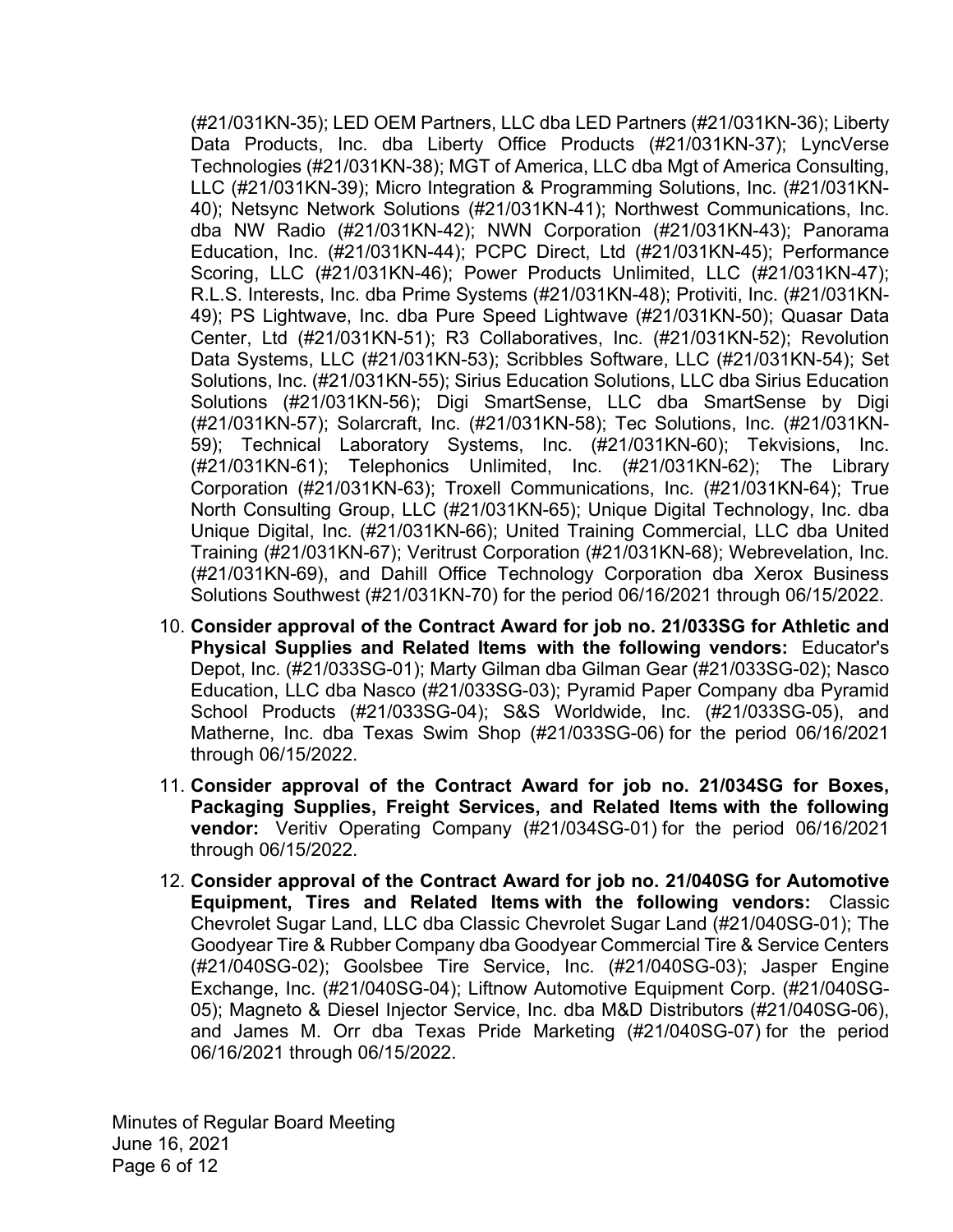- 13. **Consider approval of the Contract Award for job no. 21/041LS for Ice Cream Products with the following vendors:** BlueBonnet DSD Irving Inc. dba BlueBonnet Ice Cream (#21/041LS-01); JA-EN Enterprises dba JP Ice Cream Distributors (#21/041LS-02); La Costenita Distribuidor, Inc. (#21/041LS-03); The Masters Distribution System Company, Inc. (#21/041LS-04); Paleteria El Pibe (#21/041LS-05); Yumi Ice Cream Co., Inc. (#21/041LS-06) for the period of one (1) year starting 08/01/2021 through 07/31/2022.
- 14. **Consider approval of the Contract Award for job no. 21/042MJ for Moving, Storage and Related Items with the following vendors:** APMS of Houston, LLC dba All Points of Texas (#21/042MJ-01); A-Rocket Moving & Storage, Inc. (#21/042MJ-02); Pioneer Contract Services, Inc. (#21/042MJ-03), and Roadrunner, Ltd dba Roadrunner Moving & Storage (#21/042MJ-04) for the period 06/16/2021 through 06/15/2022.
- 15. **Consider approval of the Contract Award for job no. 21/046LS for Site Based Pizza Program with the following vendor:** Bull's Eye Brands, Inc. dba Smart Mouth Foods (#21/046LS-01) for the period 08/01/2021 through 07/31/2022.
- 16. **HCDE Interlocal Agreements with:** Tekoa Academy & Accelerated Studies STEM School, Port Arthur, Texas; Bowie ISD, Bowie Texas; Hamlin Collegiate ISD, Hamlin, Texas; Harris County Emergency Services District No. 11, Houston, Texas; Archuleta District 50 Jt, Pagosa Springs, CO; Casa Grande Elementary School District #4, Casa Grande, AZ, and Pasadena Economic Development Corporation, Pasadena, Texas.
- F. Consider approval of the following items for Internal Purchasing:
	- 1. **Consider approval to increase the allowable maximum contract amount under CH Local FY 2021** for CDW-G, (job no. 18/056KD-13) (original amount \$700,000), requesting new total amount of \$1,100,000 (increase of \$400,000).
	- 4. **Consider approval of Contract Award for job no. 21/005IA-3 for CASE for Kids Content Area Services and Trainers with the following vendors:** edOpp Solutions, LLC; kid-grits, LLC; and Lakeshore Learning Materials (Lakeshore Equipment Company) for the period of 07/01/2021 through 06/30/2026.
	- 5. **Consider approval of Assignment of Contract for job no. 19/031IA-3 CASE for Kids Consultants and Trainers & 21/004IA-2 for CASE for Kids Youth Services for Afterschool and Summer** from Project GRAD Houston to Tejano Center for Community Concerns.
	- 6. **Consider approval of a Contract Renewal option for job no. 20/034IA Contracted Services for Wellness Program for Harris County Department of Education with:** Houston Methodist Hospital for the period of 07/01/2021 through 06/30/2022.
	- 7. **Consider approval of a Contract Renewal option for job no. 20/021IA for CASE for Kids After School and Summer Direct Service Providers with the following vendors:** AC Language School (Chavez & Associates), Baked With Confidence, Boykins Youth Foundations, Collaborate With Christina, Hypothesis Haven Science Club (Hypothesis Haven LLC), KCE Champions LLC, Konnecting the Dots, Ondi Love Center Ministries, Sterling Empowerment, Texas Tutors, Training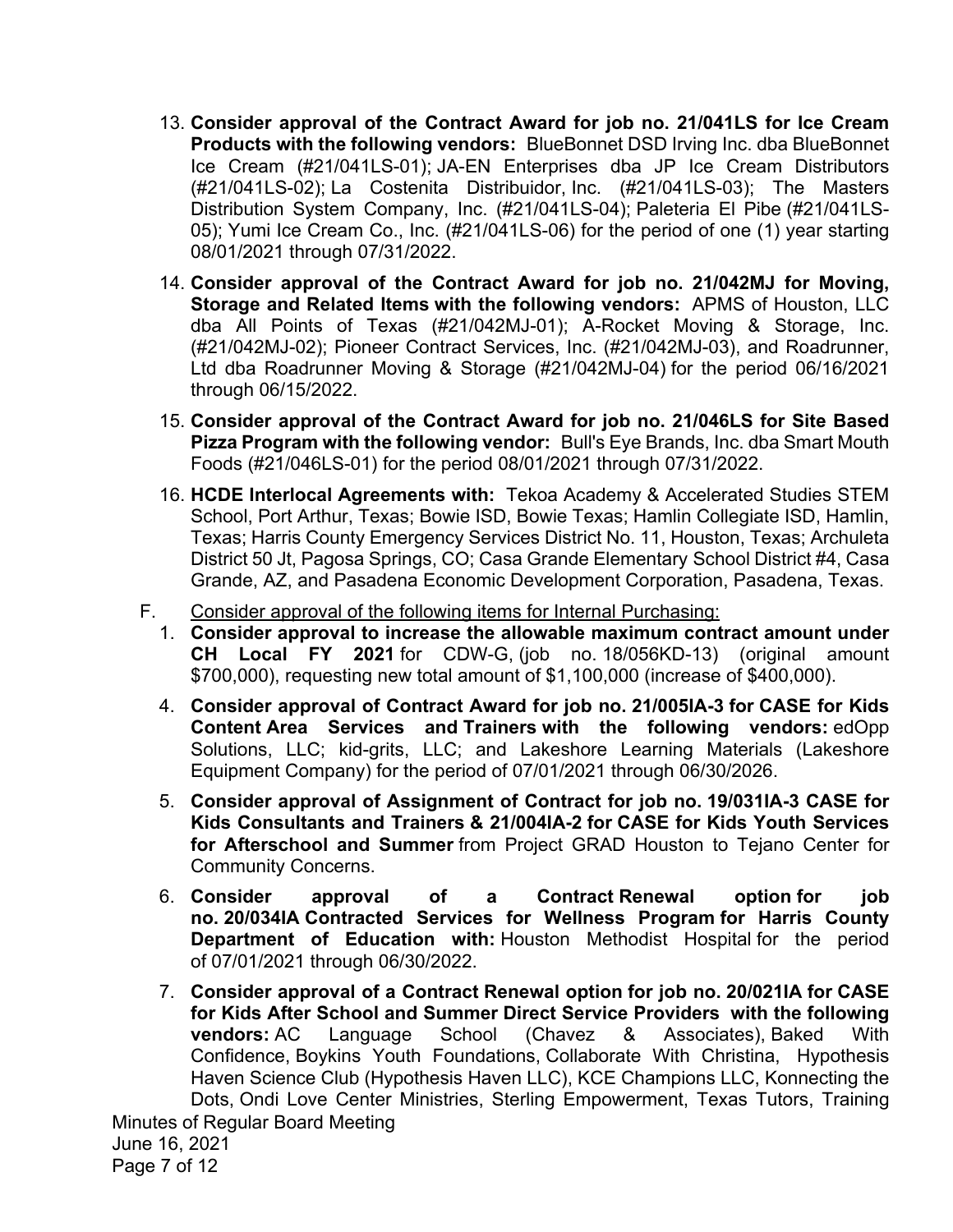and Leadership Consulting, and Writers in the Schools for the period of 07/01/2021 through 06/30/2022.

- 8. **Consider approval of a Contract Renewal option for job no. 20/027IA School Safety and Security Software for the Center for Safe and Secure Schools with the following vendor:** CrisisGo, Inc. for the period of 07/01/2021 through 06/30/2022.
- G. Consider approval of the following Revenue Agreements:
	- 1. **Consider approval of Interlocal (revenue) contracts for FY 2022 in the aggregate amount of \$669,104 with Academic and Behavior School East** with the following districts: Clear Creek ISD for sixteen (16) in-county annual contracts in the amount of \$329,680 (\$20,605 each); Deer Park ISD for six (6) in-county annual contracts in the amount of \$123,630 (\$20,605 each); Pearland ISD for seven (7) in-county annual contracts in the amount of \$144,235 (\$20,605 each); Dickinson ISD for three (3) out of-county annual contracts in the amount of \$71,559 (\$23,853 each) for the contract period of 08/23/2021 through 06/03/2022.
	- 2. **Consider approval of Interlocal (revenue) contracts for FY 2022 in the aggregate amount of \$679,965 with Academic and Behavior School West with the following district(s):** Alief ISD for thirty (30) in-county annual contracts in the amount of \$618,150 (\$20,605 each); and Katy ISD for three (3) in-county annual contracts in the amount of \$61,815 (\$20,605 each) for the contract period of 08/23/2021 through 06/03/2022.
	- 3. **Consider approval of Interlocal (revenue) contracts for FY 2022 for Therapy Services in the aggregate amount of \$181,155.00 with School-Based Therapy Services and following districts:** Greater Gulf Coast Cooperative (21 students served in FY20) in the amount of \$119,700.00; Pearland ISD (45 students served in FY20) in the amount of \$61,455.00.
	- 4. **Interlocal (revenue) contracts for FY 2022 for School-Based Therapy Services in the aggregate amount of \$409,820.50 with School-Based Therapy Services** and Spring Branch ISD (203 students served in FY20) in the amount of \$409,820.50.
- 6. F. 2. **Consider approval of Contract Award for job no. 21/038YR Workforce Certification Training for Harris County Department of Education for the Adult Education Division with the following proposer(s):** Resources Inspiring Success and Empowering for the period of 06/16/2021 through 06/15/2026 subject to annual appropriations of funding.

*Motion made Andrea Duhon, seconded by Richard Cantu to approve a Contract Award for job no. 21/038YR Workforce Certification Training for Harris County Department of Education for the Adult Education Division with the following proposer(s): Resources Inspiring Success and Empowering for the period of 06/16/2021 through 06/15/2026 subject to annual appropriations of funding.* 

*Motion passes with 6-0 voting to approve.* 

Minutes of Regular Board Meeting June 16, 2021 Page 8 of 12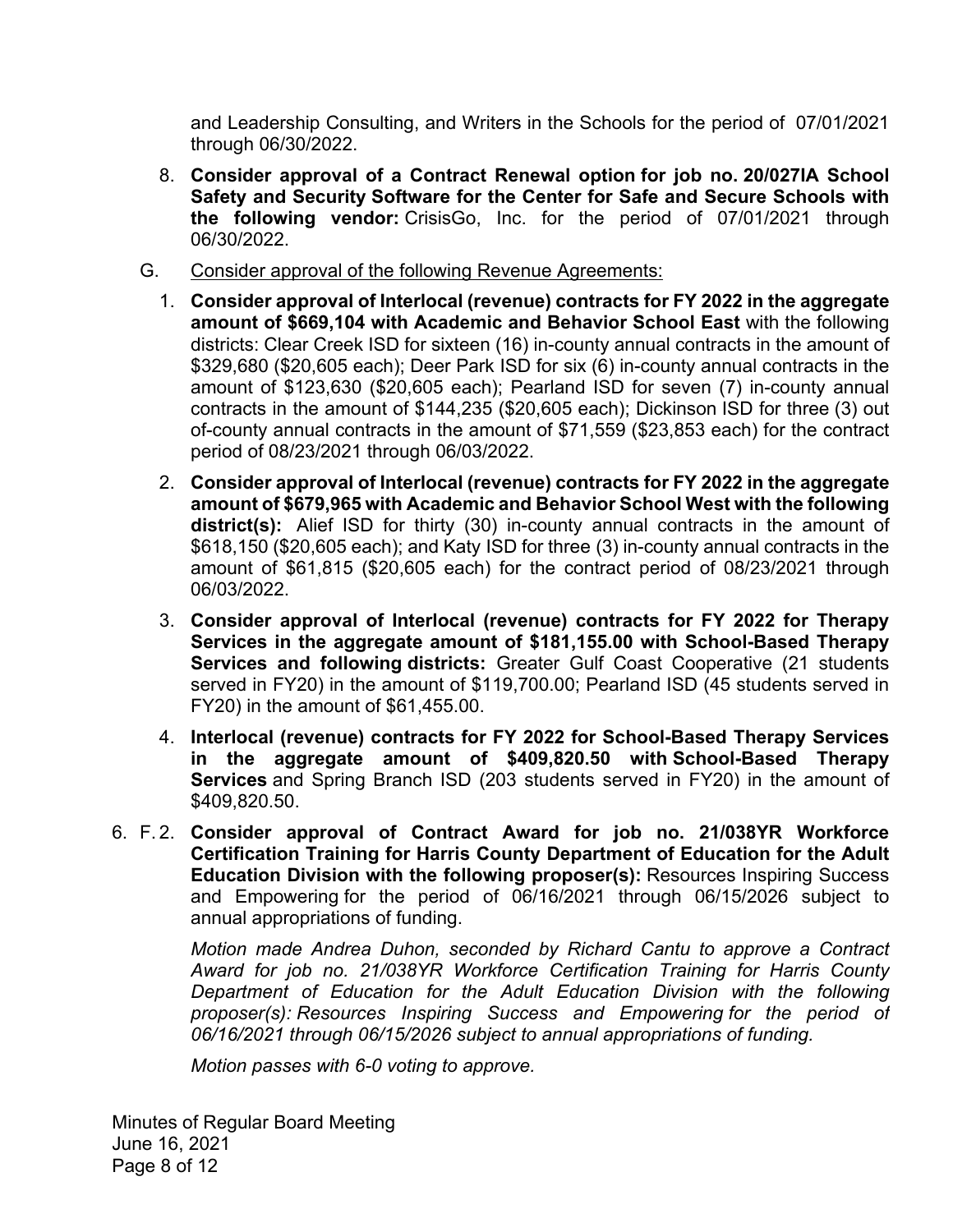6. F. 3. **Consider approval of Contract award for job no. 21/029IA Early Head Start Child Care Partnership with the following vendors:** Association for the Advancement of Mexican Americans, Community Partners Early Childhood Development Center, and Successful Starters Learning Academy II for the period of 07/01/2021 through 06/30/2022.

> *Motion made by Andrea Duhon, seconded by Erica Davis to approve a Contract award for job no. 21/029IA Early Head Start Child Care Partnership with the following vendors: Association for the Advancement of Mexican Americans, Community Partners Early Childhood Development Center, and Successful Starters Learning Academy II for the period of 07/01/2021 through 06/30/2022.*

*Motion passes with 6-0 voting to approve.* 

#### 7. **ACTION ITEMS - NON-CONSENSUS**

A. **Consider ratification of lease agreement with Journey of Faith Church for the period 06/07/2021 to 08/31/2023** to provide for access for the Humble Head Start Center expansion.

*Motion made by Richard Cantu, seconded by Eric Dick to ratify a lease agreement with Journey of Faith Church for the period 06/07/2021 to 08/31/2023 to provide for access for the Humble Head Start Center expansion*.

*Motion passes with 6-0 voting to ratify.* 

B. **Consider approval of HCDE Early Head Start Child Care Partnerships (EHS-CCP) contracts with the following vendors**: Deskot LLC, DBA Kool Kids Daycare (RFP 20/039YR) in the amount of \$256,000, Fellowship of Purpose Early Childhood Learning Center (RFP 20/039YR) in the amount of \$107,000, John G Jones Learning Center (RFP 20/039YR) in the amount of \$62,000, and Let's Learn Innovative Learning Center (RFP 20/039YR) in the amount of \$69,000. Each contract will be valid 09/01/2021 through 08/31/2022 (Fully funded by the Head Start/Early Head Start grants).

*Motion made by David Brown, seconded by Richard Cantu to approve HCDE Early Head Start Child Care Partnerships (EHS-CCP) contracts with the following vendors: Deskot LLC, DBA Kool Kids Daycare (RFP 20/039YR) in the amount of \$256,000, Fellowship of Purpose Early Childhood Learning Center (RFP 20/039YR) in the amount of \$107,000, John G Jones Learning Center (RFP 20/039YR) in the amount of \$62,000, and Let's Learn Innovative Learning Center (RFP 20/039YR) in the amount of \$69,000. Each contract will be valid 09/01/2021 through 08/31/2022 (Fully funded by the Head Start/Early Head Start grants).* 

*Motion passes with 6-0 voting to approve.*

C. **Consider approval of Job Order Contract for the upgrade of the security camera system at HCDE's Westview location with Quality Security Systems** (Job No. 20/018MJ-09) in the total amount of \$79,018.80.

*Motion made by Richard Cantu, seconded by Erica Davis to approve a Job Order Contract for the upgrade of the security camera system at HCDE's Westview location*

Minutes of Regular Board Meeting June 16, 2021 Page 9 of 12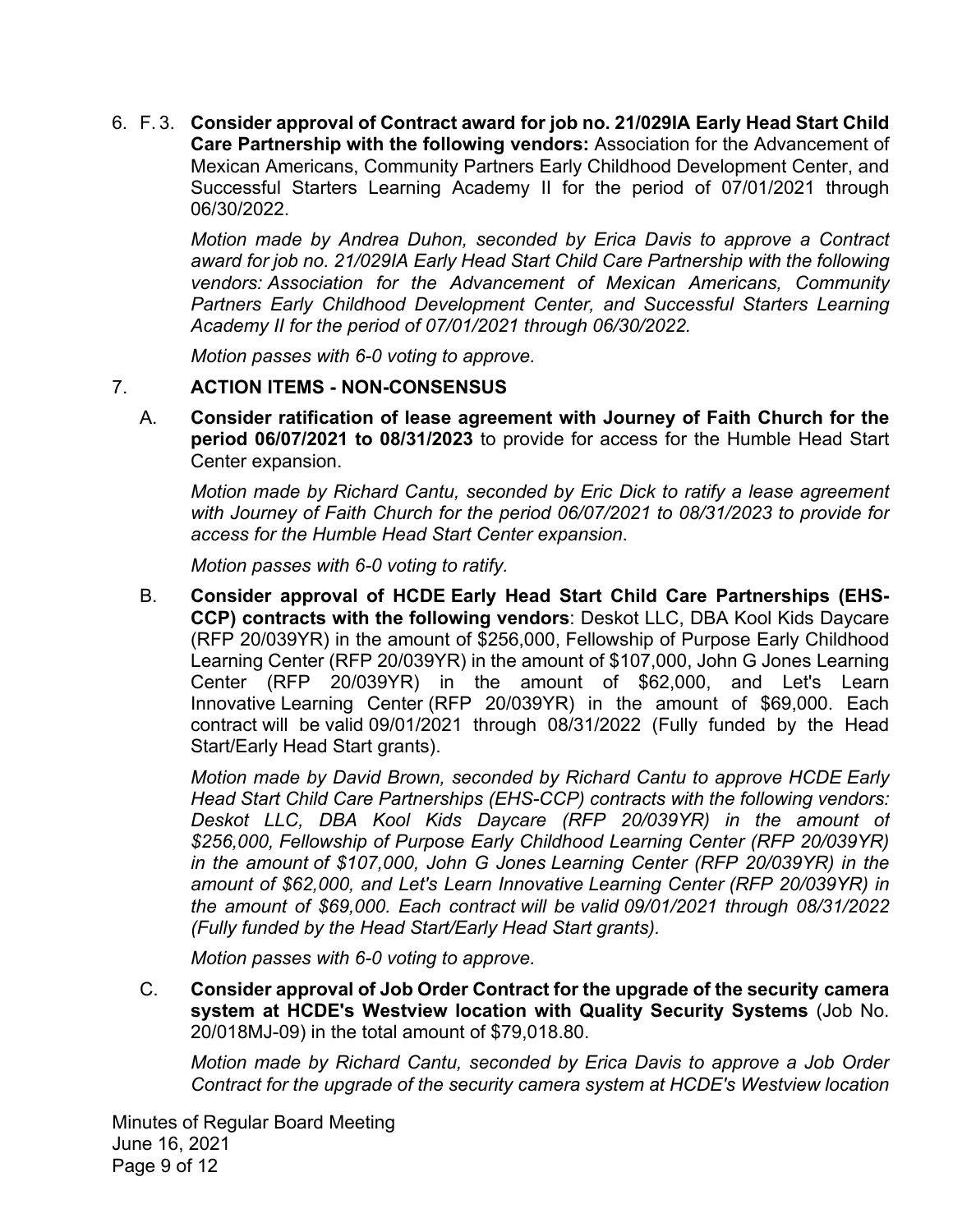*with Quality Security Systems (Job No. 20/018MJ-09) in the total amount of \$79,018.80.* 

*Motion passes with 6-0 voting to approve.*

D. **Consider award of CSP# 21/047YR for new Academic and Behavior School East campus to Construction, Ltd. in the amount of \$12,348,500**, including the base bid, Alternates 1A, 2A, 6, 7B, 8, 9, technology equipment indicated on the plans, shortthrow projectors in the classrooms, the ceiling mounted projector in Dining B130 and the 3 flat panel TVs, and delegate authority to HCDE Superintendent or his designee to negotiate, finalize, and execute a construction contract with Construction, Ltd.

*Motion made by Richard Cantu, seconded by Andrea Duhon to award CSP# 21/047YR for new Academic and Behavior School East campus to Construction, Ltd. in the amount of \$12,348,500, including the base bid, Alternates 1A, 2A, 6, 7B, 8, 9, technology equipment indicated on the plans, short-throw projectors in the classrooms, the ceiling mounted projector in Dining B130 and the 3 flat panel TVs, and delegate authority to HCDE Superintendent or his designee to negotiate, finalize, and execute a construction contract with Construction, Ltd.* 

*Motion passes with 6-0 voting to approve.* 

E. **Consider approval of the Adult Education Professional Development Stipend for part-time and full-time staff effective 07/01/2021.** 

*Motion made by Richard Cantu, seconded by Andrea Duhon to approve the Adult Education Professional Development Stipend for part-time and full-time staff effective 07/01/2021.* 

*Motion passes with 6-0 voting to approve.* 

*The Board entered into Executive Session at 2:41 p.m.* 

- 8. **EXECUTIVE SESSION** Under the Texas Government Code pursuant to any and all purposes permitted by Sections 551.001-551.084, including, but not limited to: 551.071; 551.072; 551.074
	- A. **Deliberate the appointment, employment, evaluation, reassignment, duties, discipline and/or dismissal of HCDE employees.**
	- B. **Deliberate the purchase, exchange, sale and/or value of real property(ies) and obtain legal advice regarding same.**

*The Board entered into Open Session at 3:30 p.m.* 

- 9. **RECONVENE** for possible action on items discussed in executive session
	- A. **Consider and Approve Purchase/Acquisition of Real Property near Adult Education Center** for Future Campus and/or Other Department Facilities and Delegate Authority to Superintendent Related to the Purchase/Acquisition

*Motion made by Richard Cantu, seconded by David Brown to approve the purchases of approximately 0.193 acres of land and 1,350 square feet of improvements, more or less, located at 619 King Street and approximately 0.347 acres of land and 6,000*

Minutes of Regular Board Meeting June 16, 2021 Page 10 of 12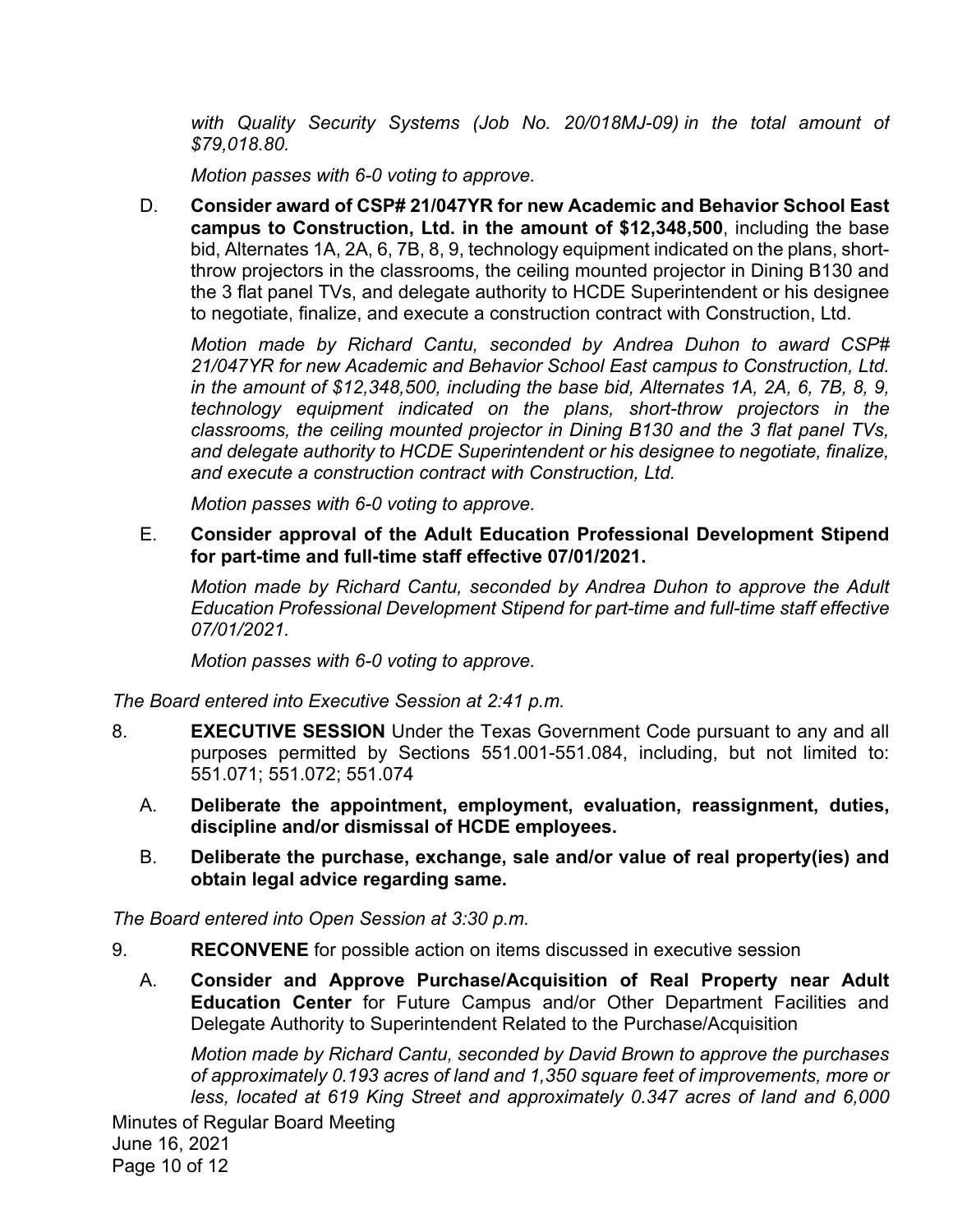*square feet of improvements, more or less, located at 6311 Irvington Boulevard for a future campus and/or other Department facilities for purchase prices not to exceed the amounts discussed in closed session and delegate authority to the Superintendent or his designee to contract for due diligence professional services and negotiate, execute, amend, and/or terminate any agreements and closing documents related to the purchases, as discussed in closed session.* 

*Motion passes with 6-0 voting to approve.*

#### 10. **Discussion and possible action regarding future agenda items**

*Eric Dick stated that he invited Bret Hightower with School Based Medical Services, to present to the HCDE Board and expressed that he would like to see them back for another presentation.* 

*Andrea Duhon requested an update from the Superintendent at the July 21, 2021 board meeting regarding the school supplies initiative.* 

#### 11. **INFORMATION ITEMS**

- A. **Human Resources Information Items**
- B. **HR Employee Count**

## C. **Revenue contracts less than \$50,000 (Cumulative total \$167,752.50)**

- Between Teaching Learning Center and Cypress-Fairbanks ISD, New STAAR Items and Campus Success Tools, \$1,000
- Between Teaching Learning Center and Darul Argam North, Digital Learning Training, \$3,500
- Between School-Based Therapy Services and Avondale House, Therapy Service, \$10,622
- Between ABS West and Waller ISD, Annual Student contract, \$23,853
- Between Fortis Academy and Galena Park ISD, Annual Student Contract, \$18,750
- Between ABS East and Shepherd ISD, Annual Student Contract, \$47,706
- Between ABS East and Takington ISD, Annual Student Contract, \$23,853
- Between ABS East and Dayton ISD, Annual Student Contract, \$1,522.50
- Between ABS East and Pearland ISD, Annual Student Contract, \$36,946
- D. **Vendor GV Implementation was awarded under job # 21/025YR (**Professional Development Services for Harris County Department of Education Teaching and Learning Center Division**)** at the 05/19/2021 Board meeting. The vendor's name appeared on the agenda item as "GV Implementation" which was incorrect. The correct name is "GW Implementation Solutions".
- E. **Submission of grant application in the amount of \$8,680 to the NWEA Educators for Equity Grant via Education Foundation of Harris County to support CASE for Kids' CASE Debates program**, which brings competitive debate opportunities to 300 high school students in the Harris County area.

Minutes of Regular Board Meeting June 16, 2021 Page 11 of 12